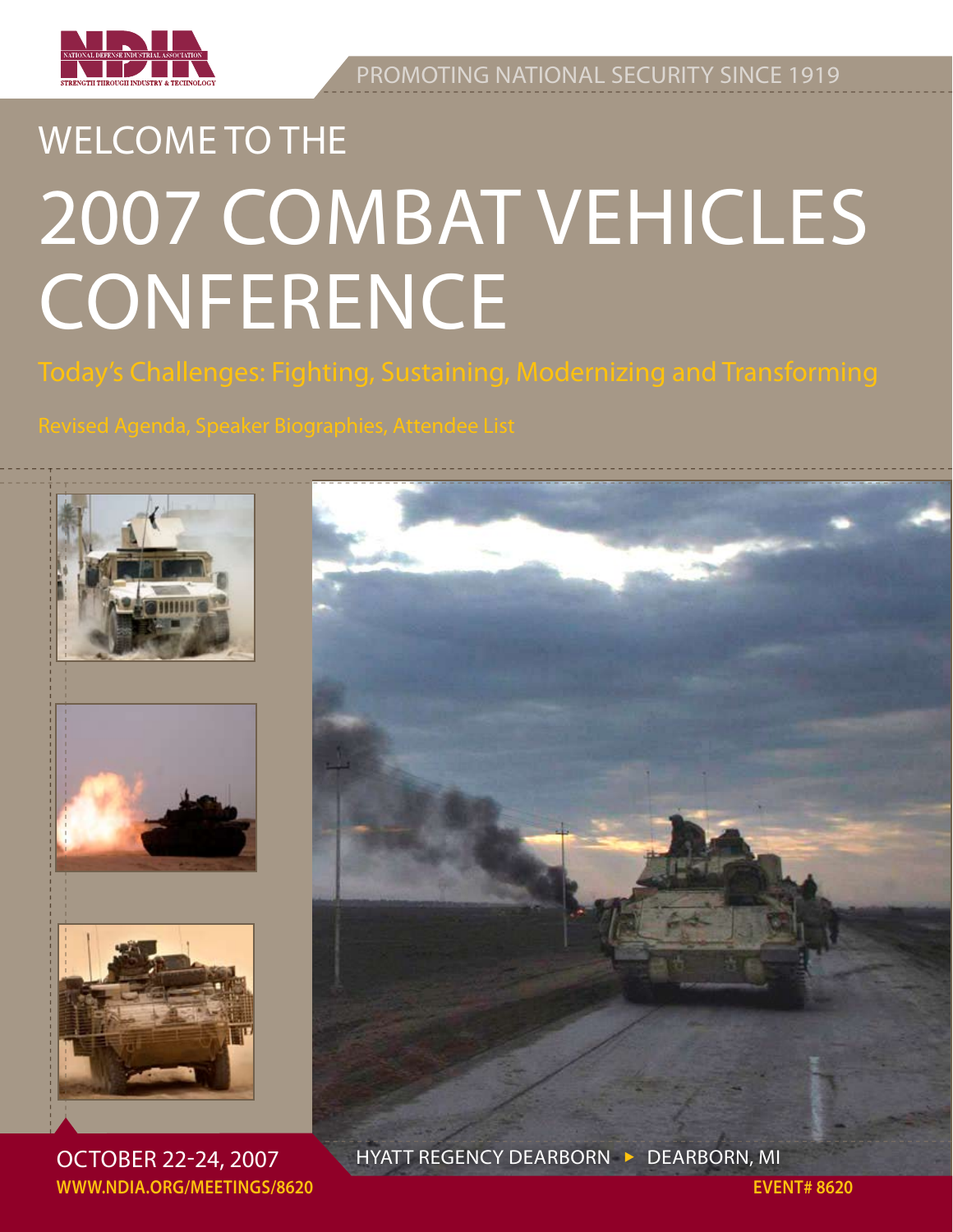### WElcome to the

# 2007 Combat Vehicles **CONFERENCE**

Today's Challenges: Fighting, Sustaining, Modernizing and Transforming

### **Conference Overview**

As the "Long War" against worldwide terrorism continues, our Armed Forces remain engaged across the entire spectrum of warfare. Each service continues to strive to attain that elusive balance between maintaining a capable war fighting current force, simultaneously ensuring that they adequately prepare for the future battlefield. With the bulk of our ground forces engaged in stability operations in Iraq and Afghanistan, the role of Combat Vehicles has come under intense scrutiny.

This year's Combat Vehicles Conference is focused on bringing additional clarity to what is believed to be a continued need for combat vehicles in both the Army and the Marine Corps. To that end, our conference theme, "Today's Challenges: Fighting, Sustaining, Modernizing and Transforming" was selected to provide the framework for three sessions that will provide that clarity. Included in these sessions will be two "back by popular demand" highlights from previous conferences: 1) an update on combat operations in Iraq from current warriors; and 2) an assessment of what the future looks like from a retired senior warrior. In addition to these highlights, the conference will include program updates on selected Army and Marine Corps Combat Vehicles from the respective program experts. The agenda also includes a view of how the planning and execution of the RESET efforts are going, as seen by both Industry and Government.

Throughout the conference, there will be opportunities to question and interact with each of the presenters. This is a unique opportunity to enter into a dialogue with both the developers and end users of our Army and Marine Corps combat vehicles. The conference will also provide an excellent opportunity for attendees to hear about and participate in defining the future of combat vehicles.

### COMBAT VEHICLES DIVISION INFORMATION

**Chairman** LTG john S. Caldwell, USA (Ret)

#### **Steering Committee**

Col Reed T. Bolick, USMC (Ret) **Mr. Roy Perkins** Mr. Chuck Prikopa Cypress International BAE Systems BAE Systems

 Mr. John Whitehead Mr. James R. Williams **Government Liaison Representative** Omega Training General Dynamics Ms. Sherrie Nunn, TACOM

### **Purpose/Objective**

The primary objective of the Combat Vehicle Division of NDIA is to enhance the security of the United States by promoting communications and interaction between defense industry, government and military in the area of combat vehicle activities.

- \* To serve as an effective communications vehicle for the exchange of views and information between government and industry on matters of common concern.
- \* To foster mutual understanding and effective working relationships between government and industry in order to achieve a sound body of gov ernment policy and procedures which will serve both the security objectives of the United States as well as the commercial interests of its industry.
- \* To provide government with industry advice on government policies, practices and procedures and industry's needs and problems within the Divisions purview.
- \* To promote natural exchanges between the Defense Department, government agencies and industry, of information relating to the design, development, acquisition and support of vehicles and vehicle systems employed in land and amphibious military operations.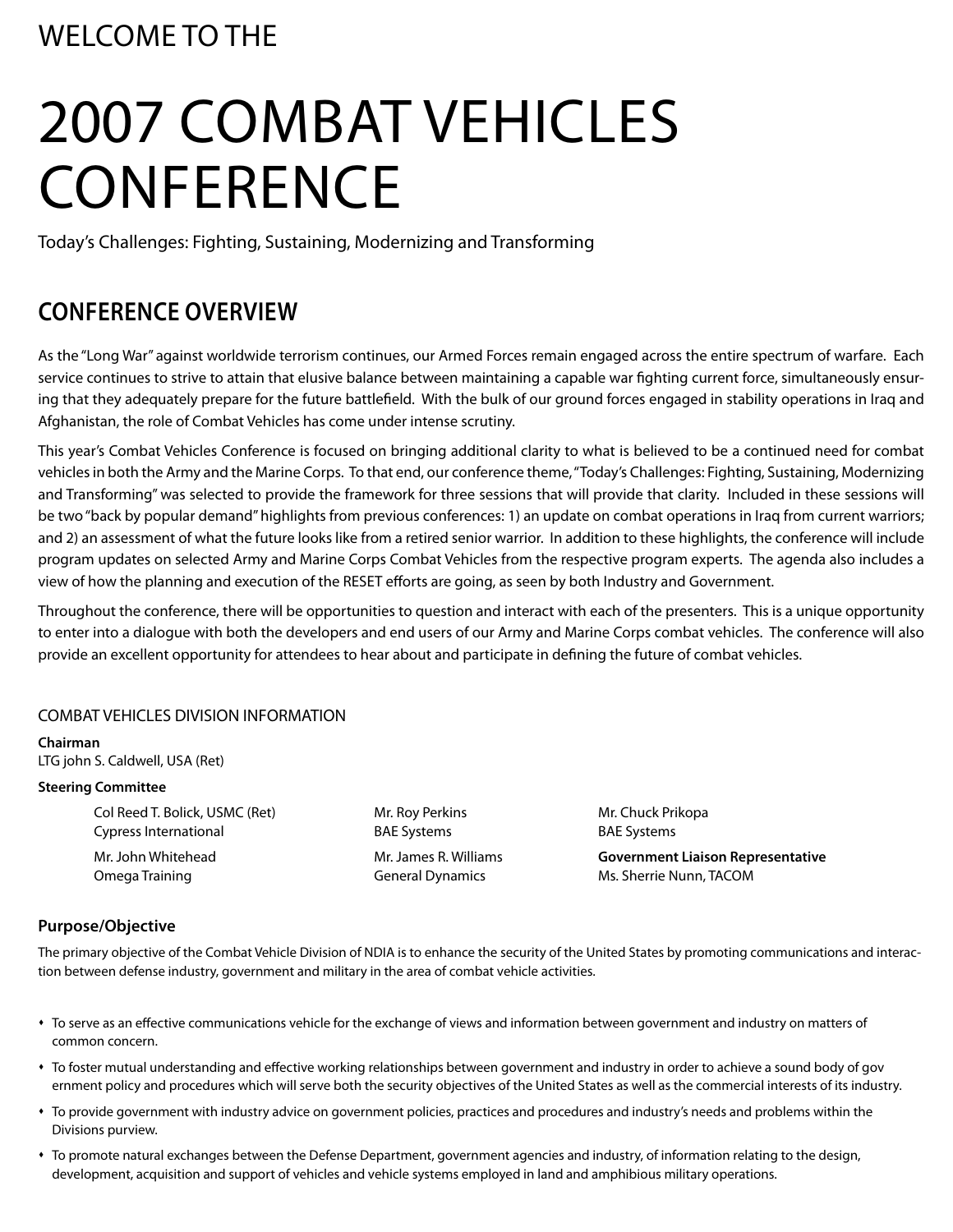2007 Combat Vehicles Conference agenda & program information

## MONDAY, OCTOBER 22

5:00 pm - 6:30 pm Welcome Reception and Earlybird Badge pick-up

## TUESDAY, OCTOBER 23

- 7:30 am 7:00 pm Registration
- 7:30 am 8:15 am Continental Breakfast
- 8:15 am 11:30 am General Session

GENERAL SESSION - SESSION 1:<br>"Today's Challenges: Fighting, Sustaining, Modernizing and Transforming"

*Session Chair: LTG John S. Caldwell, USA (Ret) PTC Corporation Chairman, Combat Vehicles Division, NDIA*

- 8:15 am ADMINISTRATIVE REMARKS  $\blacktriangleright$  LTG John S. Caldwell, USA (Ret)  *PTC Corporation Chairman, Combat Vehicles Division, NDIA*
- 8:25 am **WELCOME TO DETROIT REMARKS**  $\triangleright$  MG William Lenaers, USA *Commanding General, U.S. Army TACOM LCMC*
- 8:45 am KEYNOTE ADDRESS: MG Robert M. Williams, USA  *Chief of Armor and Commanding General U.S. Armor Center and Fort Knox*
- 9:30 am 9:50 am Morning Coffee Break
	- 9:50 am ACQUISITION KEYNOTE ADDRESS: GEN Montgomery Meigs, USA (Ret) *Director JIEDDO*
	- 10:30 am PANEL DISCUSSION: FUTURE COMBAT SYSTEMS (BCT)

**Moderator:** BG R. David Ogg, Jr., USA *Deputy Program Manager, Future Combat Systems (Brigade Combat Team), Program Integration (Network/Complementary Programs)* 

#### **Panelists:**

- $\blacktriangleright$  Manned Ground Vehicle Overview COL Bryan McVeigh, USA, *Project Manager FCS (BCT) Manned System Integration*
- $\triangleright$  NLOS Cannon Overview LTC Robert McVay, USA, *Product Manager FCS (BCT) Non-Line of Sight Cannon & Mortar*
- **UGV Overview**  LTC Steven Noe, USA, *Product Manager FCS (BCT) Unmanned Ground Vehicles*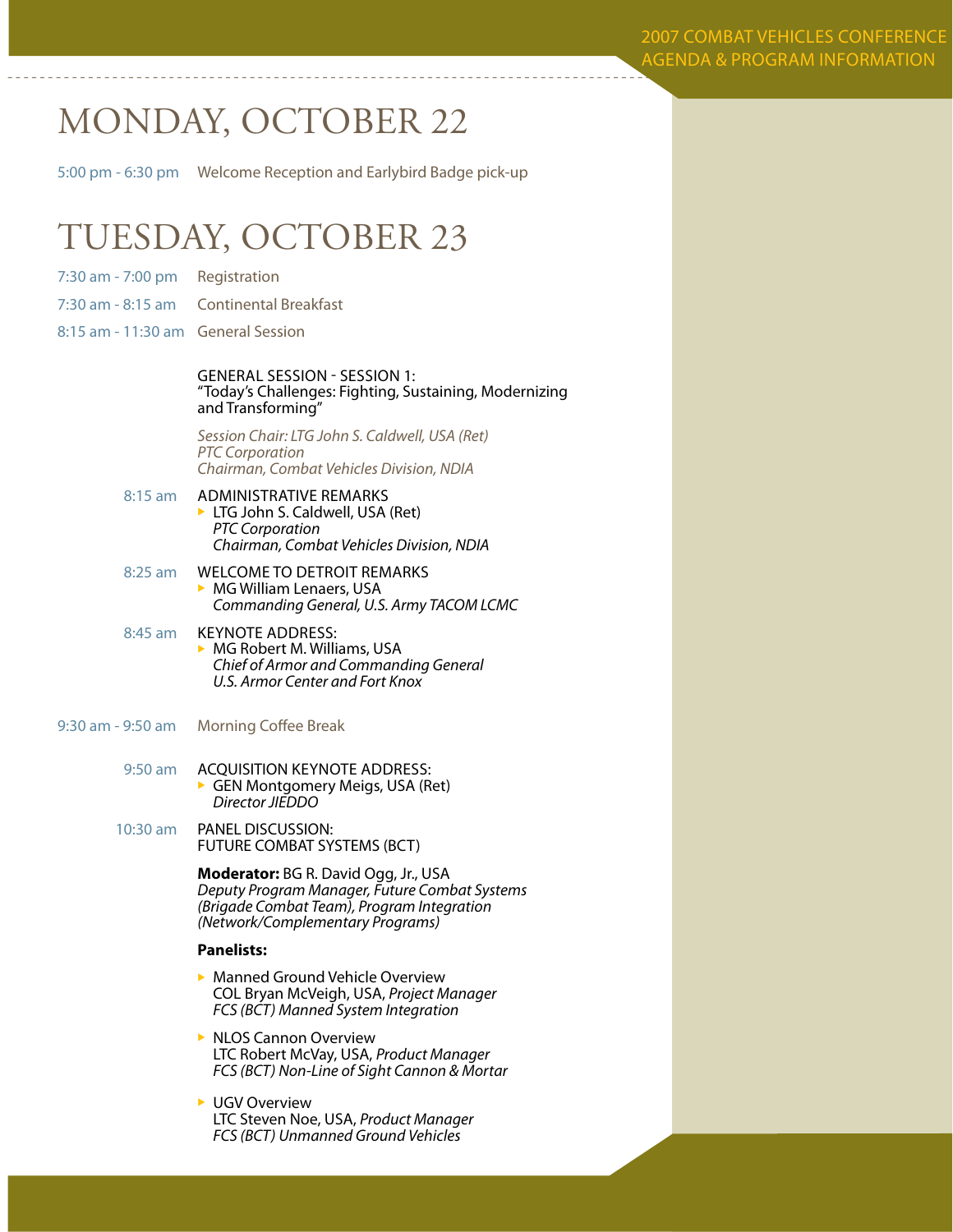### 2007 Combat Vehicles Conference agenda information

# Tuesday, October 23 (cont)

| 11:30 am - 12:30 pm Lunch            |                                                                                                                                                                              |
|--------------------------------------|------------------------------------------------------------------------------------------------------------------------------------------------------------------------------|
| $12:30 \text{ pm} - 5:30 \text{ pm}$ | <b>General Session Reconvenes</b>                                                                                                                                            |
|                                      | <b>GENERAL SESSION - SESSION II:</b><br>"Today's Legends: How our Current Systems will Contribute to the Future"                                                             |
|                                      | Session Chair: Mr. Roy Perkins<br><b>BAE Systems</b>                                                                                                                         |
| 12:30 pm                             | <b>PANEL DISCUSSION:</b><br>PEO&PM LAND SYSTEMS, USMC                                                                                                                        |
|                                      | <b>Moderator:</b> Col Michael A. Micucci, USMC<br>Program Manager Light Armored Vehicles<br><b>U.S. Army TACOM</b>                                                           |
|                                      | <b>Panelists:</b>                                                                                                                                                            |
|                                      | Col Keith M. Moore, USMC<br>Director, Test & Evaluation, Expeditionary Fighting Vehicle (EFV) Program<br>Office of the Program Manager, Advanced Amphibious Assault (PM AAA) |
|                                      | LtCol (sel) Wendell B. Leimbach, Jr., USMC<br>Program Manager Tank Systems<br>Marine Corps Systems Command                                                                   |
|                                      | Mr. Bryan G. Prosser<br>Program Manager Assault Amphibious Vehicles<br>Marine Corps Systems Command                                                                          |
| 2:00 pm - 2:30 pm                    | Afternoon Coffee Break                                                                                                                                                       |
| $2:30$ pm                            | <b>PANEL DISCUSSION:</b><br>PEO&PM GROUND COMBAT SYSTEMS                                                                                                                     |
|                                      | <b>Moderator:</b> Mr. Kevin Fahey<br>Program Manager Expeditionary Warfare Vehicles<br>Worth Avenue Technology Center                                                        |
|                                      | <b>Panelists:</b>                                                                                                                                                            |
|                                      | COL Michael Asada, USA<br>Deputy Program Manager Heavy Brigade Combat Team                                                                                                   |
|                                      | Mr. Duane Gotvald<br>DPM, RS JPO                                                                                                                                             |
|                                      | COL Robert Schumitz, USA<br>Program Manager Stryker Brigade Combat Team                                                                                                      |
|                                      | Mr. Kevin Fahey for Mr. James Shields<br>Program Manager Lightweight 155 MM Howitzer                                                                                         |
|                                      | COL Raymond Jones, USA<br>Program Manager Modular Brigade Enhancements                                                                                                       |
|                                      | Ms. Marion Whicker<br>Director, Ground Combat Support (GCS)<br>Readiness & Sustainment (R&S)                                                                                 |
|                                      | COL Kevin Peterson, USA<br>PM Mine Resistant Ambush Protection (MRAP)                                                                                                        |
| $4:00$ pm                            | Adjourn for the day                                                                                                                                                          |
|                                      | 5:00 pm - 6:30 pm Annual Conference Reception                                                                                                                                |
|                                      |                                                                                                                                                                              |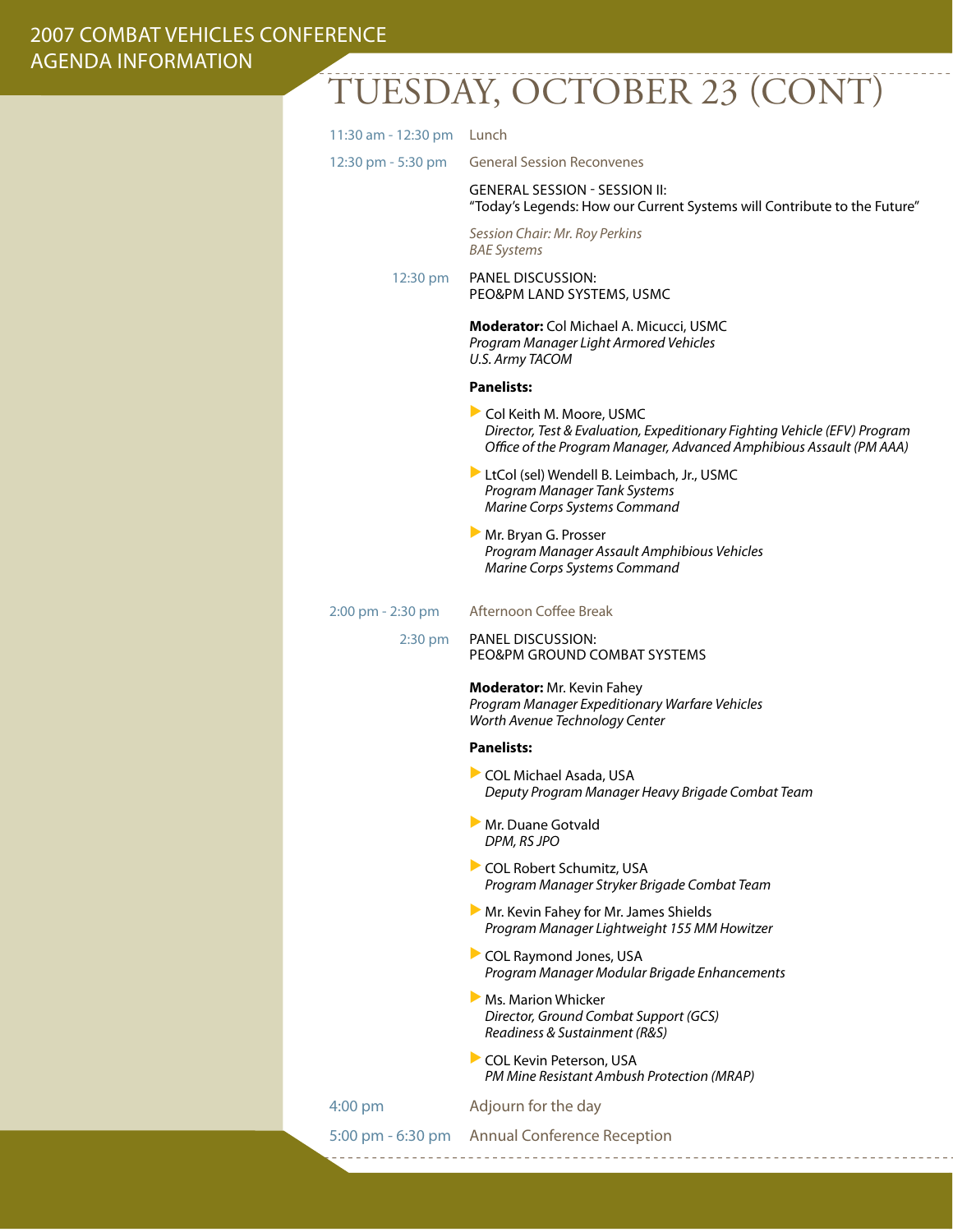## WEDNESDAY, OCTOBER 24

|           | 7:30 am - 11:45 am Registration Check-in continues                                                                 |
|-----------|--------------------------------------------------------------------------------------------------------------------|
|           | 7:30 am - 8:00 am Continental Breakfast                                                                            |
|           | 8:00 am - 12:15 am General Session - Session III<br>"Introducing Future Capabilities into Today's Fighting Forces" |
|           | Session Chair: Mr. Chuck Prikopa<br><b>BAE Systems</b>                                                             |
| $8:00$ am | INTRODUCTION/ADMINISTRATIVE REMARKS<br>$\triangleright$ Mr. Chuck Prikopa, BAE Systems                             |
| 8:10 am   | <b>R&amp;D/FUTURE PROGRAMS</b><br>$\triangleright$ Dr. Grace Bochenek<br><b>U.S. Army TARDEC</b>                   |
| $9:00$ am | <b>WAR PANEL</b><br>"Operation Iraqi Freedom"                                                                      |
|           | <b>Moderator:</b> MG Julian Burns, USA (Ret)<br>Vice President Business Development, BAE Systems                   |
|           | <b>Panelists: TBA</b>                                                                                              |
|           | ▶ Bradley Battalion Commander                                                                                      |
|           | • MRAP EOD Company Commander                                                                                       |
|           | ▶ Former Stryker Company Commander                                                                                 |
|           | 10:30 am - 11:00 am Morning Coffee Break                                                                           |
| 11:00 am  | <b>GREYBEARD PERSPECTIVE</b><br>GEN Gordon Sullivan, USA (Ret)                                                     |

- 12:00 pm CLOSING REMARKS <sup>u</sup> LTG John S. Caldwell, USA (Ret) *Chairman, Combat Vehicles Division, NDIA*
- 12:15 pm Conference Adjourns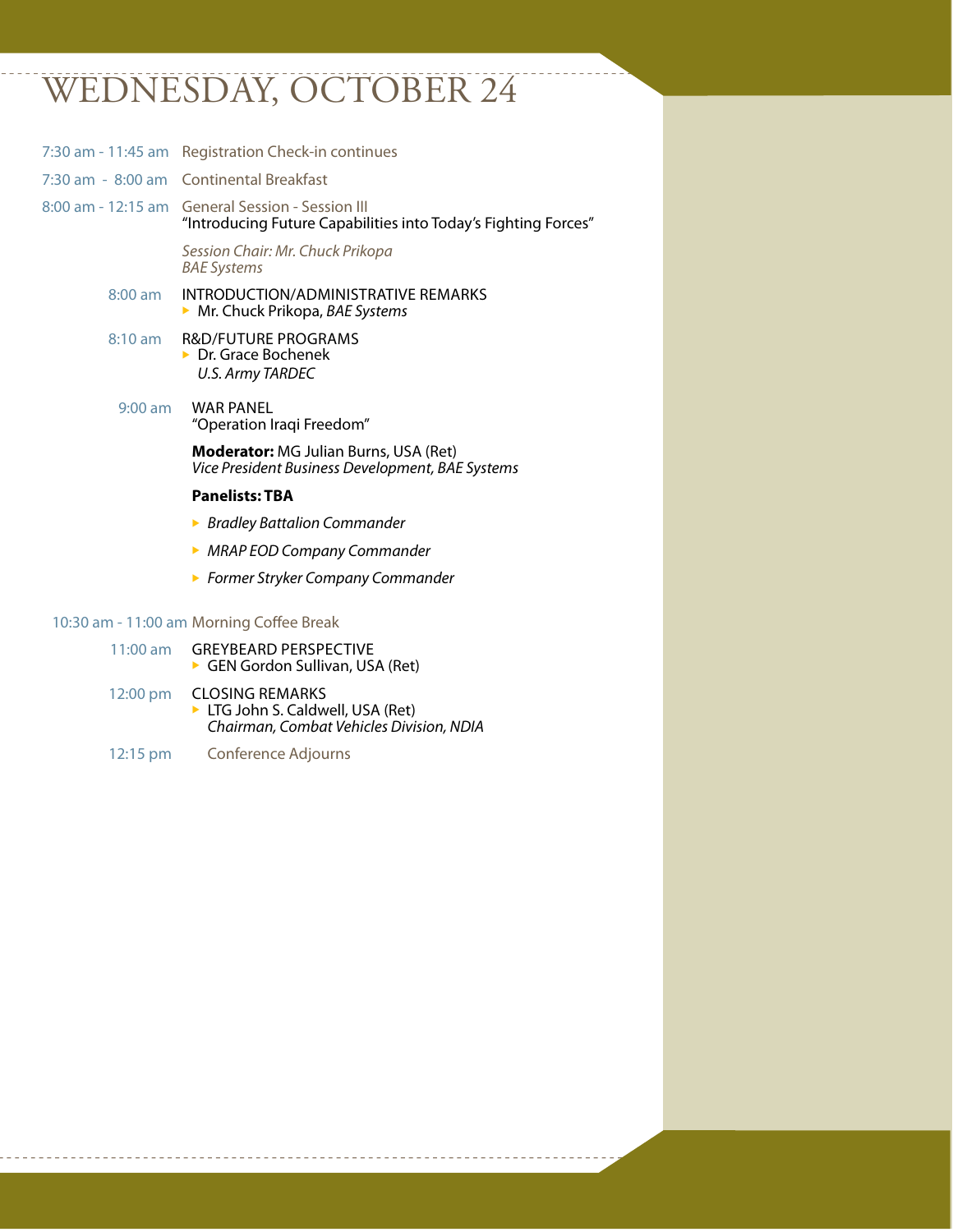# General Information

### **Message Center**

For your convenience, a message board will be located at the Combat Vehicles registration desk, located in the Lobby Foyer.

Hyatt Regency Dearborn Fairlane Town Center Dearborn, MI 48126 phone#: 313- 593-1234 fax#: 313-982-6884

We ask that attendees have faxes sent to the attention of your room, and not to the registration desk.

Conference badges are to be worn at all times during event. No badge = no access to ANY event venues.

### **Emergency Information**

Emergncy at the Hyatt Regency Dearborn, dial 55 from any house phone. In case of any other emergency, dial 911.

General Local Information:

 **Hospital** Oakwood (3 miles) phone: (313) 593-7440

 **Pharmacy - closes at 10:00 pm Pharmacy 24-hour** Rite Aid (2 miles) Rite Aid (4 miles) 5016 Greenfield Rd. at Hubbard Rd, 5650 Schaefer Rd. at Ford Rd. phone: (313) 581-0410 phone: (313) 581-3280

**Grocery Store**  Farmer Jacks (24-hour) Michigan & outer Drive phone: (313) 561-5656

 **Police Station** Michigan State Police **Dearborn Police** Dearborn Police phone: (313) 348-1505 phone: (313) 943-2241

Proceedings & Point of Contact Information ("List of Attendees" Corrections)

The proceedings for this meeting will be posted through a link on the NDIA web site after the conference. The link will be emailed to the conference attendees 2-3 weeks after the conference. To ensure you receive this email link, please make sure the email address that is published in the attendee list included in this hand-out is correct.

If any part of your contact information is incorrect on the Attendee List in this handout, please stop by the conference registration desk so we can update our database. We appreciate you letting us know of any errors.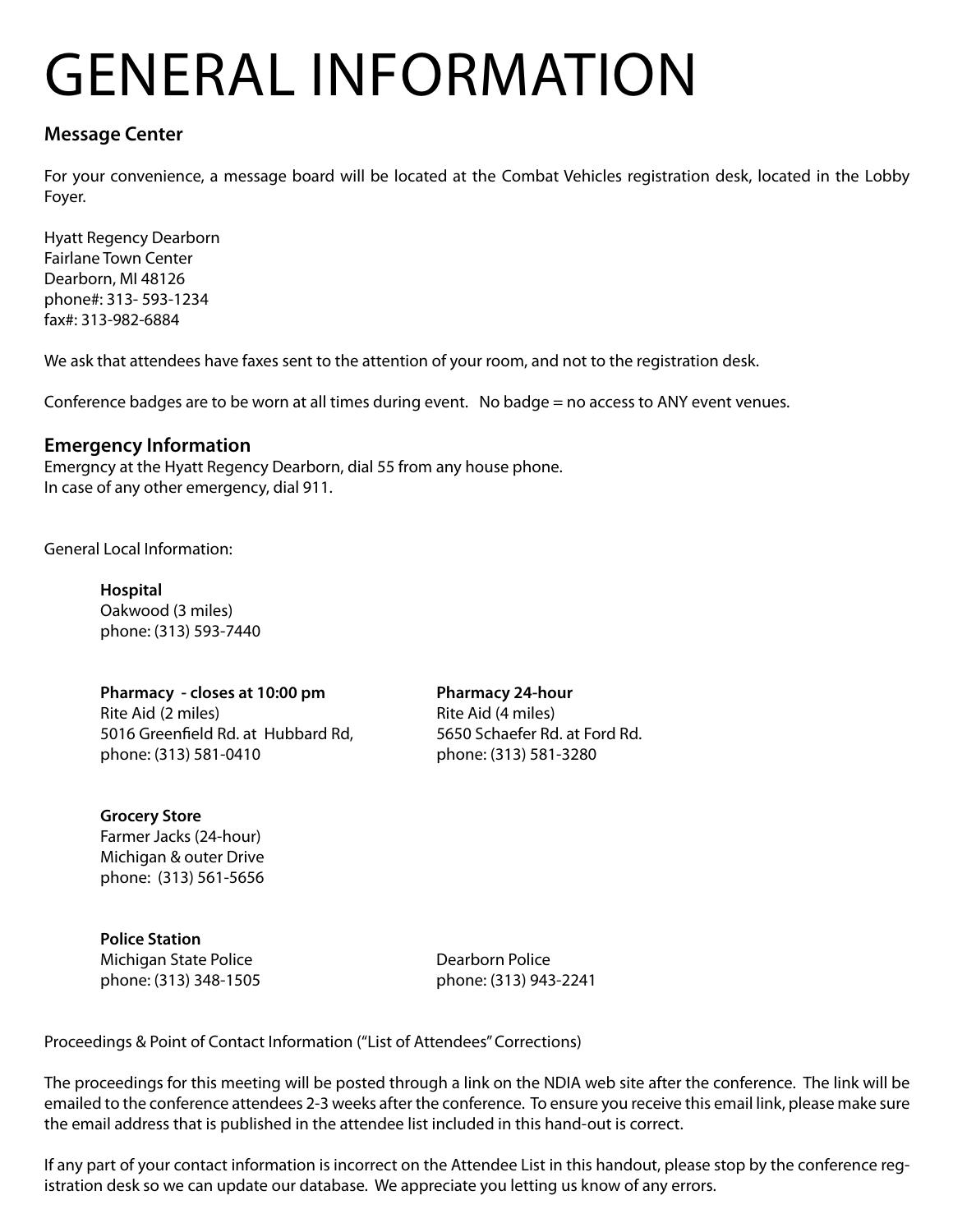### **Surveys**

We appreciate the comments and suggestions of our attendees. An electronic survey will be sent after the conclusion of the conference. We ask that you take a moment to complete the survey, as we strive to make each event better than the last.

### **Security**

For security purposes, we respectfully ask that you check any personal items (luggage, computer bags, coats, etc.) with the hotel bellman. You will need to present your room key and/or photo ID. The NDIA staff will not accept any of the above.

On-site at the Conference

You must carry a valid photo ID with you at all times.

### **Miscellaneous**

### Attendee Packets

Please write your name at the top of your attendee packet. A limited number of the handouts were made to ensure one (1) for each registered attendee. If you lose your handout, the registration desk may not be able to give you a replacement until the conclusion of the conference.

### Cell Phones/Pager Usage

We respectfully ask that you turn off your cell phones, pagers, etc. (or turn them to vibrate), out of courtesy to the conference speakers and your fellow attendees.

### Hotel Parking

Self-parking (outdoor) is complimentary for hotel guests and conference attendees. Valet parking is available at the main lobby entrance of the hotel. The valet parking fee is \$7.00 for the day & \$15.00 for overnight parking, with in & out privileges.

Airport Transportation/Taxis

Roundtrip-\$70.00-\$75.00 per person From Metro airport to hotel-\$50.00 - \$55.00 From Hyatt to Metro airport-\$35.00 - \$40.00

\*\* These prices do not include tip.\*\*

From Detroit Metro Airport:

Taxi: Approx \$25-\$30 for 1-4 persons Sedan (Lincoln Town Car): \$39 for 1-4 persons Van: \$10 per person for a party of 5 or more Limousine: \$75.00 (Up to 8 passengers)

Transportation via Sedan, Van, & Limo available. Contact the Concierge for reservations or more information.

The Combat Vehicles Division of NDIA thanks you for attending & we look forward to seeing you again next year.

The National Defense Industrial Association (NDIA) thanks you for your participation in this year's conference, and wishes you a safe trip home.

> Please visit our website: http:www.ndia.org